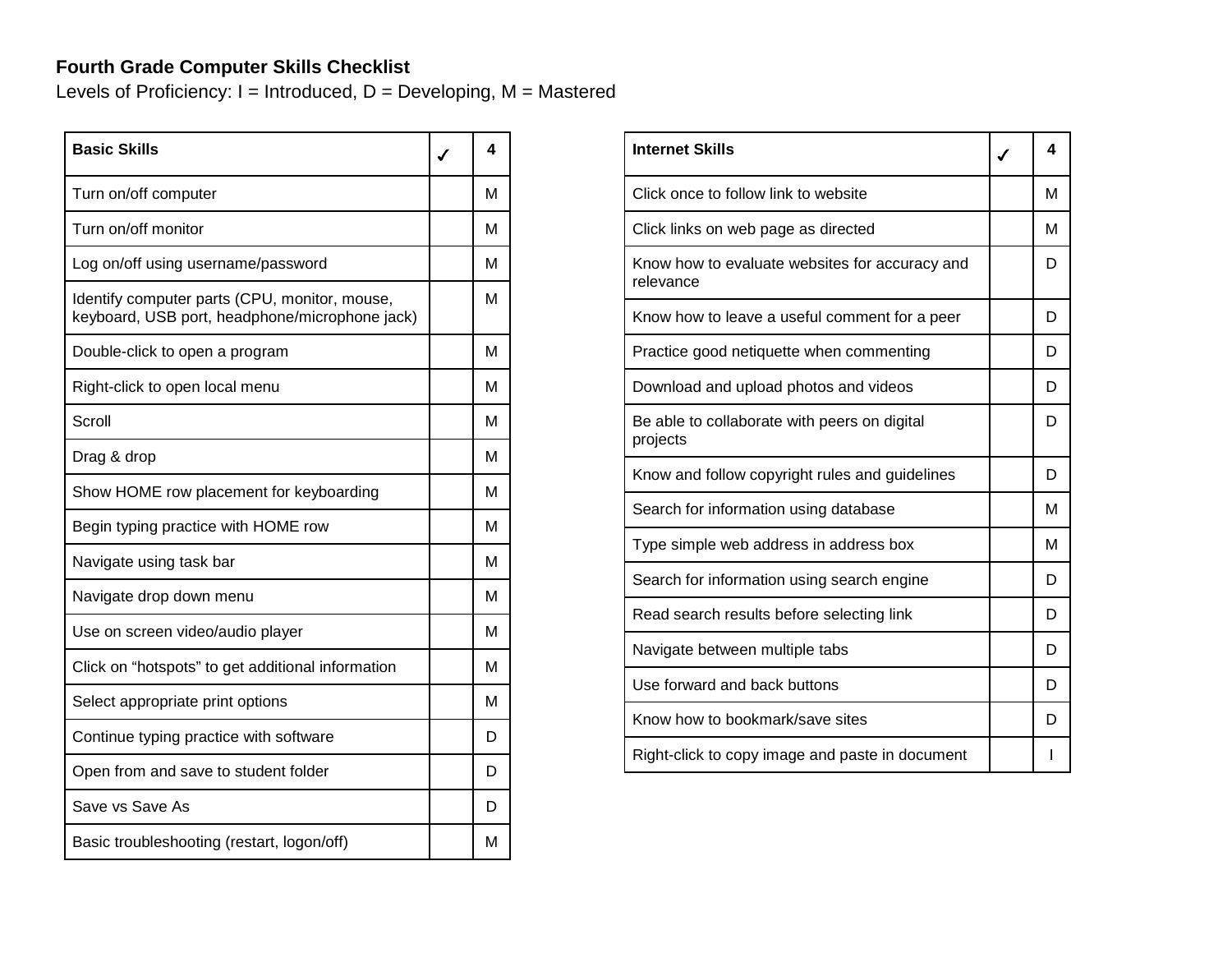| <b>Word Processing Skills</b>                    | 4 |
|--------------------------------------------------|---|
| Type first and last name                         | М |
| Type simple sentences with capital and period    | м |
| Use caps lock and shift keys                     | м |
| Use backspace and delete keys                    | м |
| Use enter key                                    | м |
| Click once to place cursor for editing           | м |
| Use exclamation point and question mark          | м |
| Highlight text with mouse                        | м |
| Center text/image with center button             | м |
| Change font, size, color of text                 | м |
| Use Undo                                         | м |
| Type multiple sentences with space after period. | м |
| Highlight text to move, delete, or edit          | м |
| Insert graphic shapes or clip art image          | м |
| <b>Insert Word Art</b>                           | M |
| Use copy, cut, paste features                    | м |
| Add graphic or image from file folder location   | D |
| Resize image or graphic                          | D |
| Create a numbered list and a bulleted list       |   |

| <b>Presentation Skills</b>                       | 4 |
|--------------------------------------------------|---|
| Select slide layout                              | D |
| Select slide design                              | D |
| Create text box and type in it                   | D |
| Insert graphic shape or clip art image           | D |
| Insert audio                                     | D |
| Move text box and graphic on page at will        | D |
| Change color of graphic shape                    | D |
| Resize textbox, graphic, Word Art                | D |
| Make a slide presentation - three or more slides | D |
| Add slide transition effects                     | D |
| Add slide sound effects                          |   |